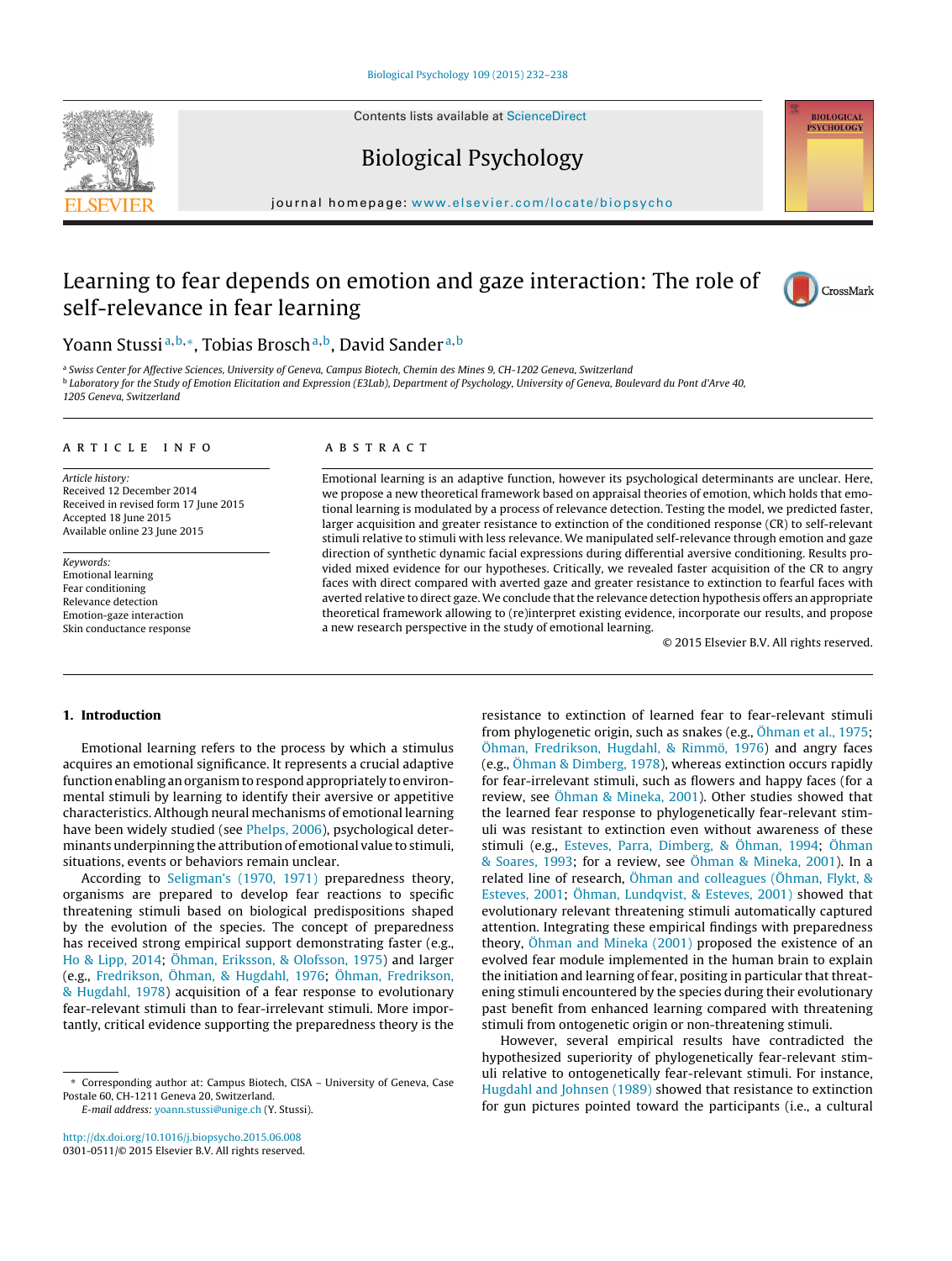threat) associated with a loud noise was not statistically different from resistance to extinction for snake pictures directed toward the participants (i.e., a biological threat) associated with electrical shocks. [Flykt, Esteves, and Öhman \(2007\)](#page--1-0) reported resistance to extinction for masked presentation of snake and gun pictures only when they were directed toward the participants, but not when they were directed away from the participants. These findings are consistent with the existence of a similar conditioning effect for biological and cultural threats. Similar results were also reported regarding attention processes. For instance, [Brosch and Sharma](#page--1-0) [\(2005\)](#page--1-0) showed that threatening stimuli from phylogenetic origin were not detected faster or more easily than threatening stimuli from ontogenetic origin in visual search. Jointly, these empirical data suggest, critically, that the key factor influencing fear learning seems to be fear-relevance rather than evolutionary history.

In line with this suggestion, appraisal theories of emotion may offer a different view, proposing that fear-relevant stimuli benefit from enhanced learning not because they are associated to fear through evolution, but because they are highly relevant for the individual (see [Sander, Grafman, & Zalla, 2003\).](#page--1-0) From this perspective, fear-relevant stimuli from phylogenetic origin are likely to be detected and automatically appraised as highly relevant to the organism's survival, which could account for the preferential allocation of attentional resources and enhanced fear learning to these stimuli. However, the process of relevance detection is not thought to differ for fear-relevant stimuli from phylogenetic and ontogenetic origin, respectively, or even as compared with relevant positive stimuli. Indeed, appraisal theories predict that highly relevant stimuli are prioritized in attentional processing, better learned and memorized regardless of their valence and evolutionary status per se (see [Sander, Grandjean, & Scherer, 2005\).](#page--1-0) Several studies have shown that attention [\(Brosch, Sander, Pourtois, & Scherer,](#page--1-0) [2008;](#page--1-0) [Brosch, Sander, & Scherer, 2007;](#page--1-0) [Pool, Brosch, Delplanque,](#page--1-0) [& Sander, 2014\)](#page--1-0) and memory [\(Montagrin, Brosch, & Sander, 2013\)](#page--1-0) processes are specifically modulated on the basis of the affective relevance of the stimulus events. In particular, [Brosch et al. \(2008\)](#page--1-0) demonstrated that spatial attention orienting processes were modulated equally strongly by angry adult faces and by baby faces, both at the behavioral and the neural level, indicating that relevant threatening and relevant positive stimuli benefited from a similar prioritization.

Taken together, these observations support no special status of fear-relevant stimuli from phylogenetic origin as compared with fear-relevant stimuli from ontogenetic origin and relevant positive stimuli. More importantly, they suggest that the preferential learning of "evolutionarily prepared" threat stimuli, such as snakes and angry faces, could be due to a more general mechanism of relevance detection rather than biological preparedness. To the best of our knowledge, no research has, however, directly investigated the role of relevance detection in emotional learning.

The purpose of this research was thus to make a first contribution to the study of relevance detection as a determinant of emotional learning. In this perspective, we investigated the impact of self-relevance on fear learning by manipulating the interaction between emotion and gaze in facial expressions (see [Cristinzio,](#page--1-0) [N'Diaye, Seeck, Vuilleumier, & Sander, 2010;](#page--1-0) N'Diaye, Sander, & Vuilleumier, 2009; [Sander, Grandjean, Kaiser, Wehrle, & Scherer,](#page--1-0) [2007\).](#page--1-0) According to appraisal theories, the processing of gaze direction modulates the detection and appraisal of self-relevance of a facial expression [\(Sander et al., 2003, 2007\).](#page--1-0) Consistent with this perspective, previous work has shown the importance of the direction of facial and gaze display both in conditioning [\(Dimberg](#page--1-0) [& Öhman, 1983\)](#page--1-0) and attention (e.g., [Juth, Lundqvist, Karlsson,](#page--1-0) [& Öhman, 2005\)](#page--1-0) to threat. For instance, [Dimberg and Öhman](#page--1-0) [\(1983\)](#page--1-0) reported resistance to extinction of conditioned fear to directed (i.e., head and eyes directed toward the participants)

angry faces but not to averted angry faces. The study by [Juth et al.](#page--1-0) [\(2005\)](#page--1-0) showed that directed faces were consistently detected more quickly and accurately than averted faces, both for angry and fearful expressions. In discrepancy with the results of [Juth et al. \(2005\),](#page--1-0) appraisal theories posit, however, that a facial expression of anger is more self-relevant with direct gaze relative to averted gaze because it signals danger of being attacked, whereas a facial expression of fear is more self-relevant with averted gaze, since it signals a danger in the proximal environment ([Sander et al., 2003\).](#page--1-0) Building on these predictions and previous evidence of superior conditioning to fear-relevant stimuli as compared with fear-irrelevant stimuli (see [Öhman & Mineka, 2001\),](#page--1-0) we propose that – if a relevance detection mechanism is involved in fear learning – highly self-relevant stimuli should hence lead to the acquisition of a conditioned fear response that is more rapidly and largely acquired, and that is more resistant to extinction than stimuli with less relevance.

To test this hypothesis, we presented synthetic dynamic facial expressions to participants by manipulating self-relevance through emotion and gaze interaction in a differential aversive conditioning paradigm. We hypothesized that (a) angry faces with direct gaze compared with averted gaze and (b) fearful faces with averted gaze relative to direct gaze would lead to (1) a faster acquisition of the conditioned fear response, (2) the acquisition of a larger conditioned response, and (3) an enhanced resistance to extinction of the conditioned response.

#### **2. Method**

#### 2.1. Participants

Ninety-three undergraduate students from the University of Geneva participated in the experiment for course credit and provided informed consent. Twelve participants were excluded from conditioning analysis due to technical problems, seven for displaying virtually no skin conductance responses, and 13 because of failure to acquire a conditioned response to at least one of the two conditioned stimuli positively predictive of the unconditioned stimulus. The exclusion criteria applied are widely accepted in the human conditioning literature (e.g., [Olsson, Ebert, Banaji, &](#page--1-0) [Phelps, 2005\).](#page--1-0) The final sample included 61 students (12 men) aged between 18 and 42 years ( $M = 21.59$ ,  $SD = 3.52$ ).

#### 2.2. Stimuli and apparatus

Four synthetic dynamic facial expressions<sup>1</sup> (two of anger and two of fear) either with direct gaze or averted gaze served as conditioned stimuli (CS). Dynamic expressions were created from four male identities of the Radboud Faces Database ([Langner et al., 2010\)](#page--1-0) using FACSGen (see [Krumhuber, Tamarit, Roesch, & Scherer, 2012;](#page--1-0) [Mumenthaler & Sander, 2015;](#page--1-0) [Roesch et al., 2011\).](#page--1-0) The same four face identities were presented to all participants. Each face identity served both as positively conditioned stimulus (CS+) and negatively conditioned stimulus (CS−), counterbalanced across participants. The stimuli were presented using MATLAB (The MathWorks, Inc., Natick, Massachusetts) with the Psychophysics Toolbox extensions [\(Brainard, 1997; Pelli, 1997\)](#page--1-0) and MATLAB Compiler Runtime. The unconditioned stimulus (US) was an electric stimulation (200-ms duration, 50 pulses/s) delivered to the right wrist through a Grass

 $1$  We used synthetic dynamic stimuli in order to increase ecological validity  $$ emotional facial expressions and gaze shifts being dynamic in nature – while being able to perform highly controlled manipulations of (a) the time course of eye movements and unfolding of dynamic facial expressions, and (b) action units implied in the expressions and their intensity.